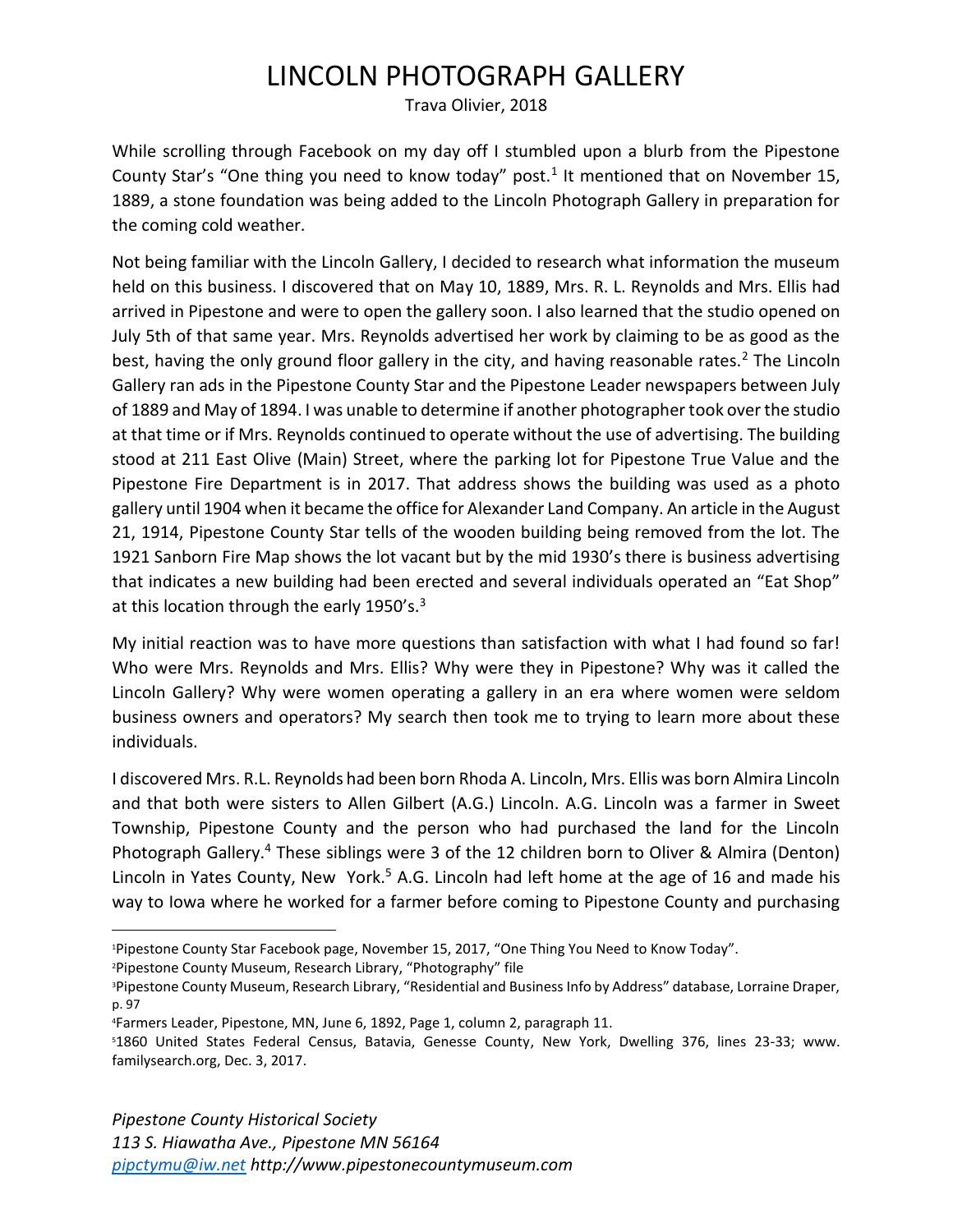## LINCOLN PHOTOGRAPH GALLERY

Trava Olivier, 2018

160 acres in Sweet Township.<sup>6</sup> So I knew who these people were and why it was called the Lincoln Photograph Gallery but I was still curious as to why Mrs. Reynolds and Mrs. Ellis were operating a business in Pipestone. Through census records I found that Almira Lincoln Ellis had married Hosea Ellis in Rock County in 1873 and was widowed and residing in Pipestone County with Rhoda Reynolds and Mayells Reynolds, an 11-year-old female, in 1895.<sup>7</sup> Almira remarried Archibald Stretch of Brookings County, South Dakota on July 1, 1895, in Pipestone County.<sup>8</sup>

Being widowed and living with a family member provided a reasonable explanation to Almira's presence and role in the Lincoln Gallery. Now on to finding out why Mrs. Reynolds was here. Was she also a widow? And who was this Mayells Reynolds. All census records I was able to locate indicate the Rhoda did not have any children. Mayells does not appear on any other census records that I could find however I did find a Mae L. Reynolds on multiple census records. She was born the same year as Mayells in the same area of Iowa that Rhoda and Hugh were living to Oliver and Rosa Reynolds. I suspect Mayells and Mae L. were the same person, and she was a niece to Rhoda but I haven't followed that line of research to date.

That left me with one final question to answer. Why was Rhoda Lincoln Reynolds in Pipestone operating a photo gallery? Records show Rhoda Lincoln had married Hugh M. Reynolds in Iowa in 1871. The 1880 Census shows them still residing in Iowa with Hugh working as a photographer and Rhoda as an artist.<sup>9</sup> In 1895 Rhoda is here without Hugh. Not finding Hugh in any death records, I once again turned to census records and was able to locate Hugh in the Iowa census in 1895 also working as a photographer.<sup>10</sup> Did that indicate that something had gone wrong with the marriage? In 1905 Rhoda turns up in Council Bluffs, Iowa and census records show her living alone and divorced.<sup>11</sup> In 1910 she is in Oklahoma living with Almira and Archibald Stretch (the same sister who had lived with Rhoda in Pipestone 15 years earlier).<sup>12</sup>

Finally, the questions seemed to be answered. It seems logical to assume the sisters were in Pipestone near their brother who opened a gallery to aid his sisters during what must have been difficult times in their lives! It is likely that Rhoda learned the photography trade from her former

<sup>&</sup>lt;sup>6</sup>Pipestone County Museum, Research Library, "Lincoln" vertical file.

<sup>7</sup> 1895 Minnesota State Census, Pipestone City, Pipestone, MN, Page 27, Family 22, Line 33-35; familysearch.org, Dec. 3, 2017.

<sup>8</sup> 8 Pipestone County Museum, Research Library, "Marriage Records" database, P. 42, last entry.

<sup>9</sup> 1880 United States Federal Census, Alden, Hardin County, Iowa, P. 22, Dwelling 188, lines 14-15; familysearch.org, Dec. 3, 2017.

<sup>&</sup>lt;sup>10</sup> 1895 Iowa State Census, Hardin County, Iowa, P. 40, Dwelling 37, line 23 with the family of Arthur H. Treat; familysearch.org, Dec. 3, 2017.

<sup>11</sup> 1905 Iowa State Census, Council Bluffs, Pottawattmie County, Iowa, Population Schedule card #308; familysearch.org, Dec. 3, 2017.

<sup>&</sup>lt;sup>12</sup> 1910 United States Federal Census, Ward 3, Enid, Garfield County, Oklahoma, Household 149, Line 8; familysearch.org, Dec. 3, 2017.